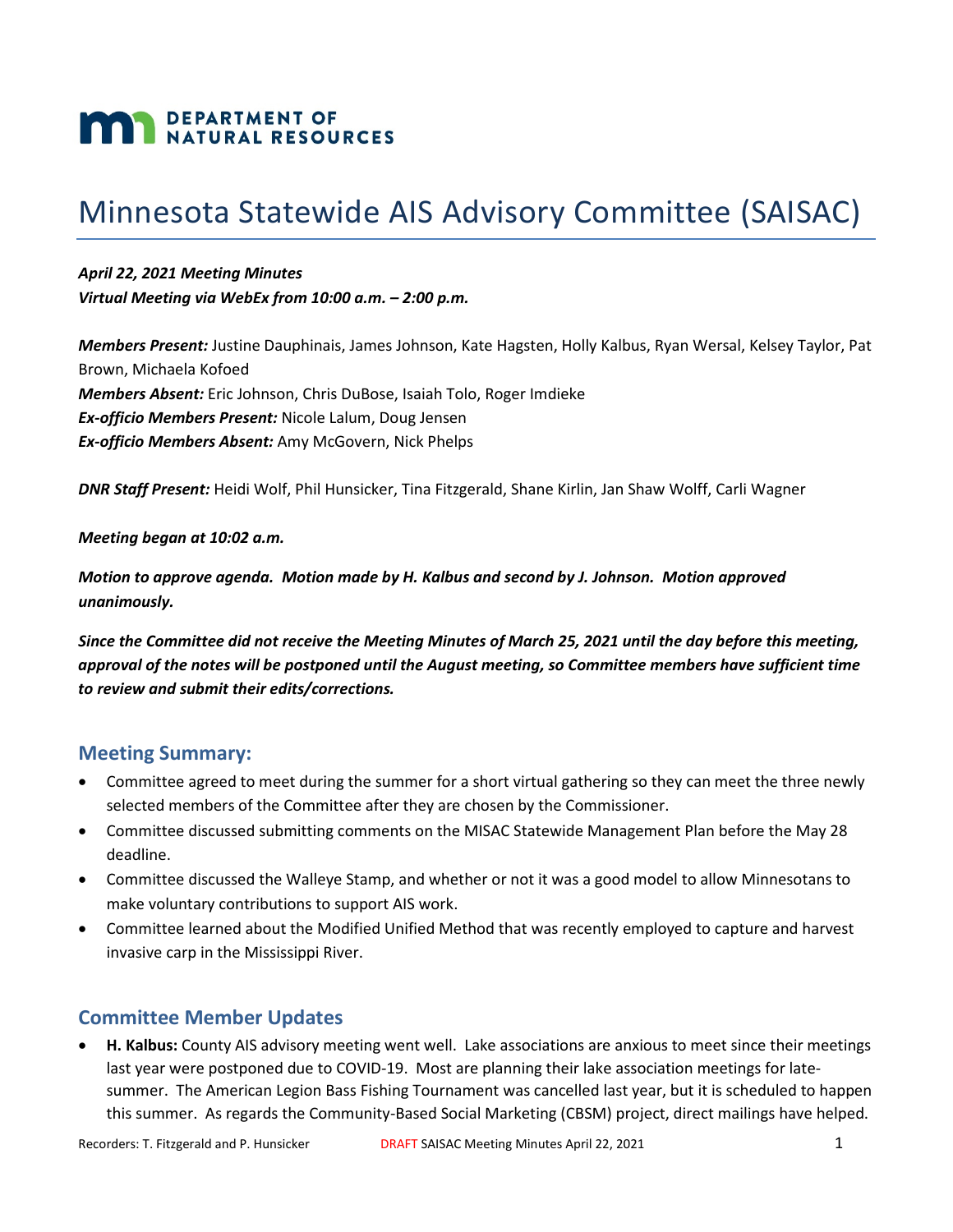Getting good participation. Fifteen LGUs are participating in the video project. Anticipate a 2-day production for the video.

## **Committee member updates continued**

- **J. Johnson:** Getting out on the lakes now. Curly leaf pondweed (CLP) is early this year. About halfway through the lakes that need to be treated before water temperatures rise above 60 degrees. **J. Dauphinais** asks if this looks to be a good or bad year for CLP. Not sure. It begins growing earlier in low snow years. Not necessarily denser in low snow years.
- **K. Hagsten:** Conducting interviews for watercraft inspectors. Reaching out to other Leech Lake programs for Level 1 inspectors to be placed at more remote accesses. Lined up with cooperators for noxious weed grants from the Bureau of Indian Affairs (BIA).
- **K. Taylor:** Spearing and netting season is done. Completed in ten days. Expected it to last a month or more. This year, found lots of zebra mussels and algae. No Eurasian watermilfoil, but did find some rusty crayfish. Vigilant about cleaning equipment. Cleaned at the access, and band members clean equipment again at home. Cleaned about 100 nets per night.
- **M. Kofoed:** Planning for the high school fishing season. Working with lake groups to get more Aquaweed Sticks at landings.
- **P. Brown:** Ice is off Red Lake. Attending meetings with state and federal partners for funds. Will be looking for zebra mussel veligers and putting out sampling cinder blocks for the adults.
- **R. Wersal:** Winding down the semester. In full teaching mode before finals.
- **N. Lalum:** Busy organizing the Governor's Fishing Opener in Otter Tail County. Working closely with the MPCA on their "Get the Lead Out" campaign. Otter Tail County AIS Committee has created an ambitious Fish Donkey App for the fishing opener that allows people all over the state to participate in the opener.
- **D. Jensen:** Applied to the St. Louis County AIS grants program for a check in and check out project based on boat type. It will be connected to the Cloud. Participants can sign an affidavit. A second project is seeking funding from Lake County to do a sign inventory at the entrances to the Boundary Waters to warn the public about the risk of transporting AIS. Sign prototypes will be developed. Will use two undergrad interns. A third project is for the "Don't Pack a Pest for Academic Travelers" campaign. Expanding to other colleges. Will be coordinating the Great Lakes Landing Blitz this summer.
- **J. Dauphinais:** Waiting to confirm flowering rush in a long ditch in the county. Non-native *Phragmites* update: 93% was controlled after the first treatment. Looking at a second treatment to get rid of the remaining 7%. Anoka County AIS Coordinator is having trouble finding watercraft inspector candidates this year. On Fish Lake, they are partnering with Hennepin County for an app to educate lakeshore homeowners through a series of short videos. Homeowners can sign a pledge and get a score for their actions. Creates a healthy competition between lake groups. **P. Hunsicker** adds that the Hennepin County app was inspired by a DNR CBSM meeting that Hennepin's AIS Coordinator, Tony Brough, attended.

## **DNR Updates**

• **H. Wolf:** Watercraft inspection training has officially started. Jeanine Howland was hired temporarily as the full-time AIS trainer. She is planning the in-person Level 2 trainings, which are for new Level 2 inspectors. Like last year, trainings for Level 1 inspectors and returning level 2 inspectors will be online. Looking at a new vendor to improve the online training. Currently working on obtaining permission to do volunteer training. Two grants are currently open for applications – the state/interstate grant for \$92,000 and the GLRI grant for about \$800,000. Both are due at the end of the month. The GLRI grant will cover Region 2 (Northeast) watercraft inspectors, among other things. DNR leadership decided that the AIS Advisory Committee will no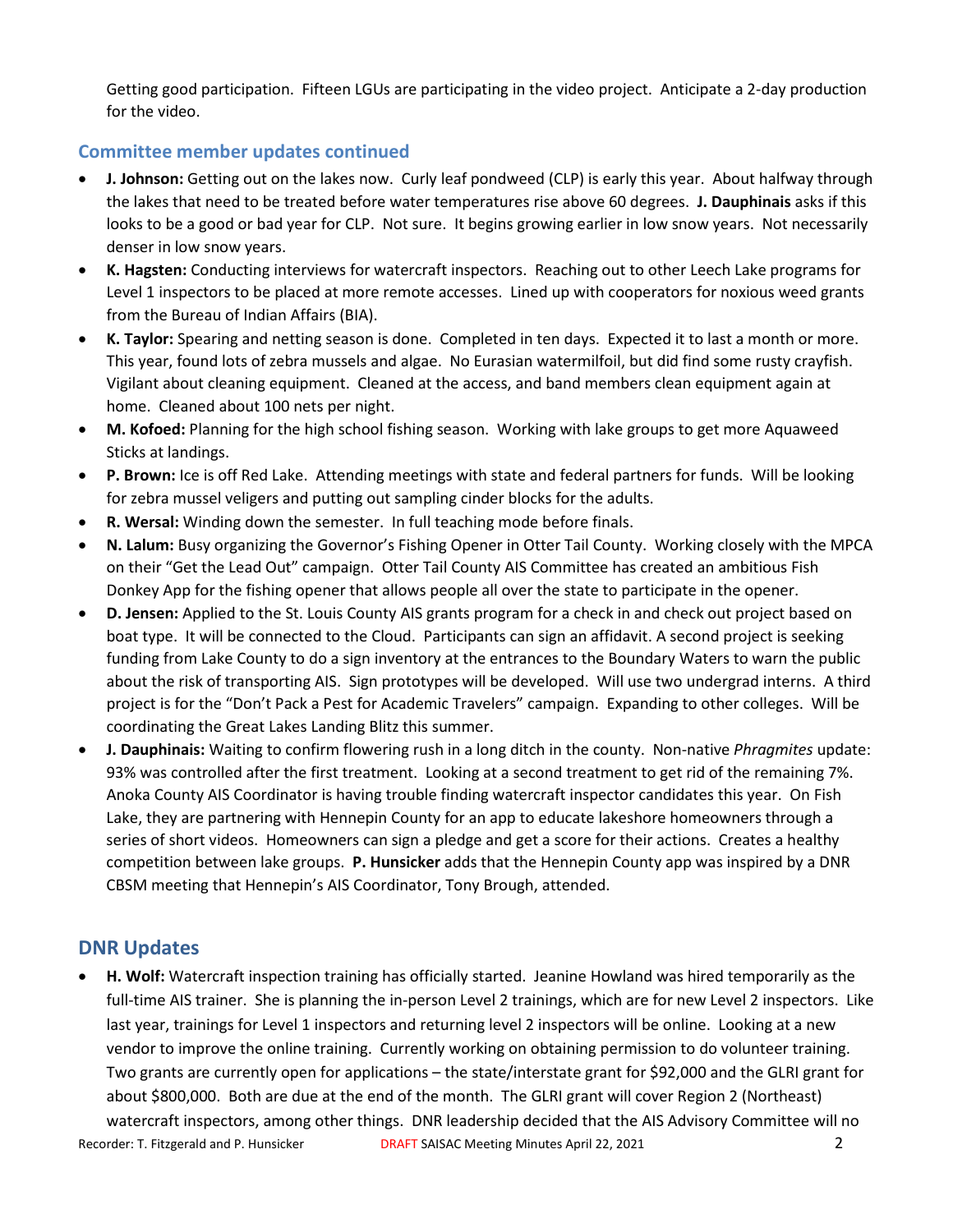longer have a tribal ex-officio position since one individual from one tribe does not necessarily represent the opinions of all tribes. Final list of ten recommended individuals to fill three empty seats on the committee was sent to the Commissioner's office. Proposed that since the Committee will be on hiatus when the selections are made, perhaps the Committee would be interested in a short virtual meeting this summer (30 minutes or so) to introduce themselves and to meet the three new members. Committee agreed that that would be a good idea. **T. Fitzgerald** and **P. Hunsicker** will arrange the meeting. DNR has posted the vacant invasive fish position. DNR met with tribal representatives to discuss the process of bait harvesting in zebra mussel-infested waters, and whether or not the current process should be modified.

### **DNR updated continued**

- **J. Dauphinais** announced that she wrote a letter on behalf of the Committee supporting the \$25 surcharge proposal. It appears to have passed through the House Ways and Means Committee. Sent the letter of support to both the House and the Senate. **H. Wolf** says the status of that surcharge increase is confusing. The House Omnibus bill and the Senate Omnibus bill are different. One has \$100,000 less support for the DNR. **J. Dauphinais** says that in the Senate bill, there is language about the state AIS management plan being updated every 10 years. **H. Wolf** says the DNR met with Senator Ruud, and she was leaning towards the 10 year requirement instead of the proposed five years. Justine says the language also struck out "shall" and replaced it with "must." **H. Wolf** says the LCCMR funding is being held up again.
- **T. Fitzgerald:** Parks and Trails Division did a survey of registered watercraft owners. Some questions dealt with AIS. This Committee has discussed in the past a mandatory boat operator's permit, which would include AIS training. In the Parks and Trails survey, only 10% agree that it should be required. However, 57% supported offering it as an optional training. A question on the survey asked about the most important things to have at water accesses. Docks and toilets were the overwhelming preferences, but 27% said there should be a place to put weeds/AIS, and 20% said there should be tools available to help boaters clean their boats and trailers of weeds/AIS. One question asked how long a boater was willing to spend for a decontamination. 5% said they weren't willing to spend any time. 42% said they would spend 15 minutes or less. 35% said they would spend 15 to 30 minutes for a decontamination. So 77% were willing to spend 15 minutes for a decontamination. **J. Johnson** says it would be easy to create an online training that has the applicant click through a series of links to other resources about AIS. **T. Fitzgerald** says right now, there already exists an affirmation of AIS knowledge, which must be signed, when someone registers their boat or purchases an outof-state fishing license. **J. Johnson** asks if the DNR is resistant to including a link for a small AIS training. 70% register online. Could target them. **T. Fitzgerald** says we can check to see if that is possible. **P. Hunsicker**  adds that Jeff Forester's group announced in a recent mailing he received that they are pursuing a mandatory boat operator's permit because boats are bigger and faster, and we are seeing more serious accidents on the water. No further details were given about proposed actions by Minnesota Lakes and Rivers Advocates.
- **D. Jensen** says that in an old DNR study, 95% were willing to spend 10 minutes or less for a boat wash. 40% refused washing. 30% were not willing to pay for a wash.
- **J. Dauphinais** asks about the Wright County mandatory inspection. Is it continuing? **H. Wolf** responds that it is not continuing. Many challenges. **T. Fitzgerald** adds that many of the complaints were about the extra drive time to and from the inspection station. **H. Wolf** adds that another issue was that the station wasn't open 24 hours per day, so fishermen complained that if they wanted to get on the lake early, the station wasn't open. Doing it the day before was too inconvenient. Also, there were problems with the seal and assorted ways boaters found to skirt the rules.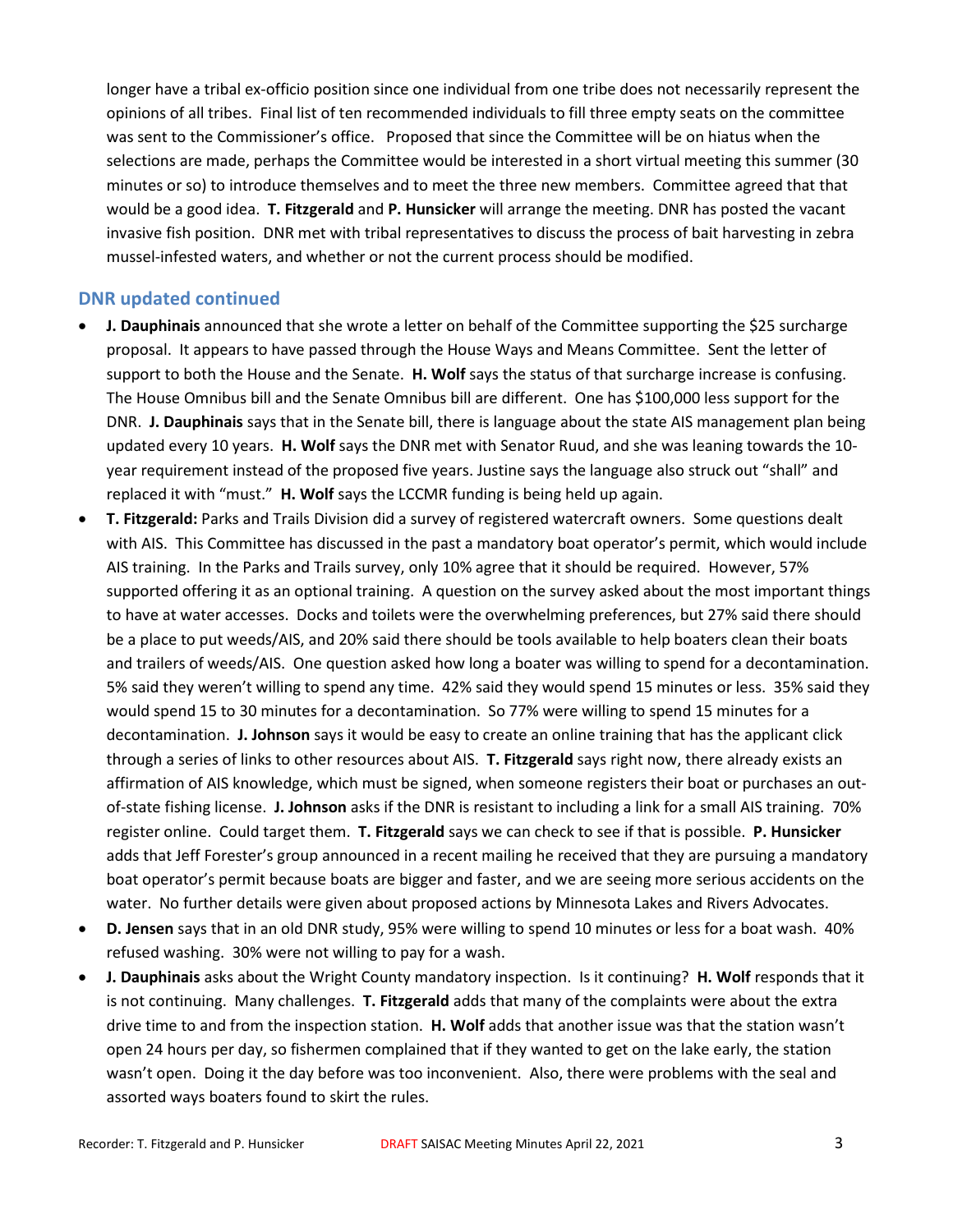## **Committee Feedback/Comments for MISAC State Management Plan**

- **J. Dauphinais** reminds the Committee that the deadline for comments is the end of May.
- **H. Wolf** says that the plan is MISAC's plan. The DNR uses it as a state plan to access the federal state/interstate grant dollars, which have funded CBSM, zebra mussel canines, a display at the state fair, and starry stonewort research.
- **D. Jensen:** When AIS Prevention Aid was started in 2014, it was recommended by DNR and Sea Grant that the state plan and the MISAC plan be in alignment.
- **P. Hunsicker** says that in the draft MISAC Plan, there is a section that looks at gaps. One identified gap is that counties are currently not required to submit accurate data about how they spent their AIS Prevention Aid. The DNR created a metrics template to address that need, and asks the counties to voluntarily submit one at the end of the year. Two years ago, after numerous reminders, 65 of the 83 counties receiving aid submitted a template. This past year, the number is probably comparable. We're still organizing the data. **H. Kalbus**  says filling out the template is easy and provides her with great information about her own program that she can pass along to anyone who asks. She uses that information a lot. **J. Dauphinais** finds it surprising that \$10 million goes to counties every year with no strict reporting requirements, yet \$9 million goes to the DNR with a lot of reporting requirements. **J. Johnson** asks if counties could be interviewed by the DNR about what they did with their money. **P. Hunsicker** replies that that is the purpose of the metrics template, and in recent years, it has accounted for over \$8 million of the \$10 million that is dispensed every year.
- **J. Dauphinais** says there are two questions the Committee has to consider: Do we want to weigh in on the draft MISAC Plan, and if so, what does that look like? **K. Taylor** adds, should the Committee support the MISAC Plan as the DNR's state plan? Most Committee members need more time to fully review the draft MISAC Plan. Others recommend that letters of support could also come from individuals or individual organizations in addition to a letter of support from the AIS Advisory Committee. **J. Dauphinais** encourages Committee members to review the draft MISAC plan and discuss via Basecamp over the next month. Remember, the deadline for comments is May 28. She also suggests that part of the conversation at the scheduled August meeting could be about whether or not the MISAC plan is sufficient to serve as the DNR's plan for invasive species management, or is a more detailed plan needed?

## **Discussion: Is the Walleye Stamp a Good Model to Encourage Voluntary Contributions to Support AIS Work?**

- **P. Hunsicker** informs the Committee that he and others spoke with Fisheries staff about the Walleye Stamp, which may or may not be a good model for asking Minnesotans to contribute additional dollars to support AIS work when they register their watercraft, which is a major pathway of spread. They learned the following:
	- o The Stamp asks Minnesotans who purchase a fishing license to voluntarily contribute an extra \$5 to support walleye stocking. The Stamp is not needed to catch and keep walleye.
	- o The fund generates about \$90,000 each year. Last year, Minnesota sold 1.1 million fishing licenses. To make \$90,000, 18,000 people (less than 2%) agreed to pay an extra \$5 to support walleye stocking.
	- o The Stamp was externally driven, and was originally meant to support stocking, assessment, and management activities associated with walleye. DNR Fisheries supported this initiative.
	- o Not long after enactment, the private walleye fingerling producers and some key constituents got the Walleye Stamp statutory language changed, forcing the DNR to use all the funds generated from the Stamp for purchasing walleye fingerlings from the private sector. Money could not be used for assessment or management costs. This was/is the largest criticism of the Walleye Stamp.
	- o Now, proponents of the Stamp want the DNR to make the \$5 contribution mandatory. DNR Fisheries opposes this.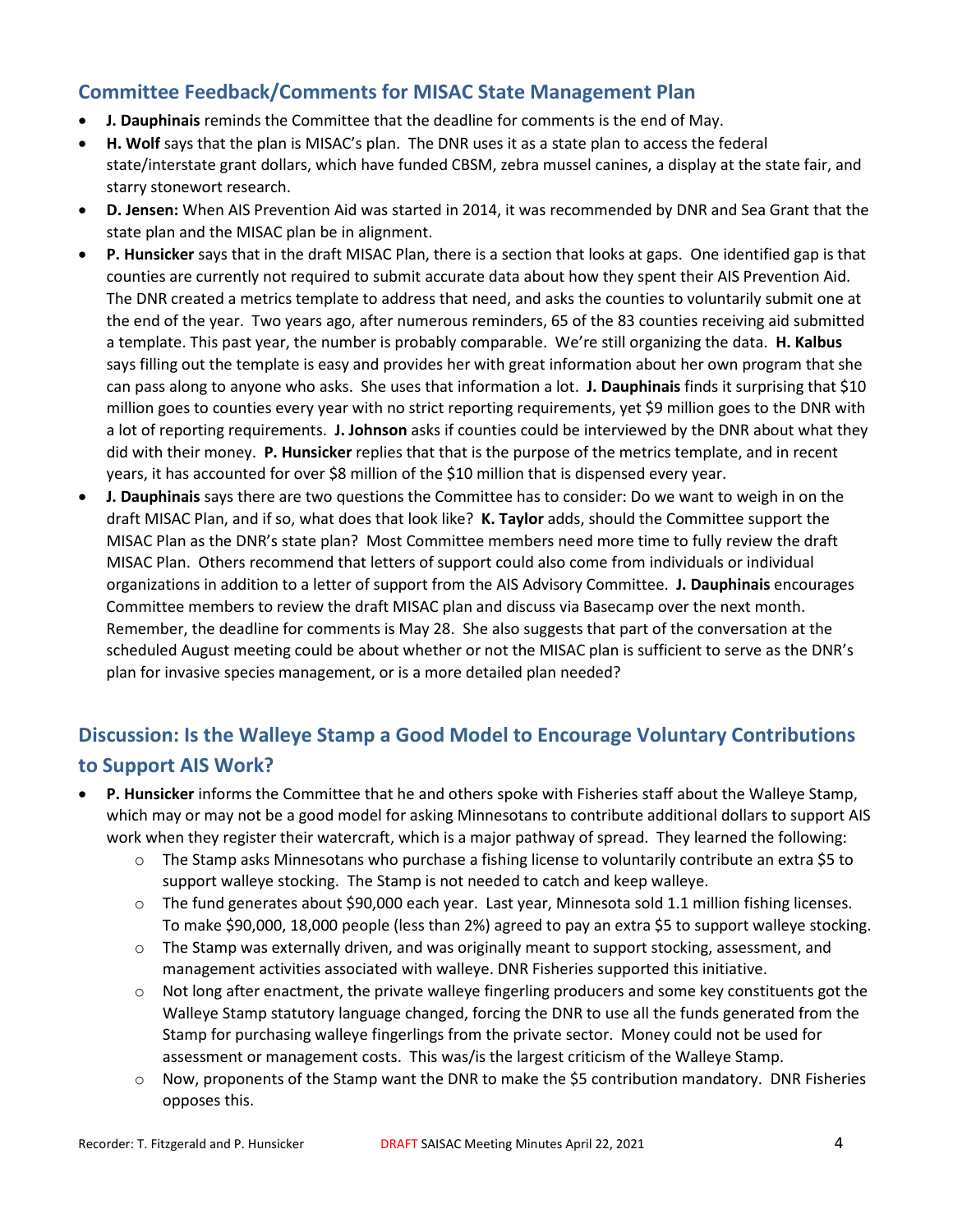$\circ$  Those involved in the process urge caution in attempts to create a similar AIS Stamp. Good intentions could evolve similarly. For the reasons noted above, DNR Fisheries has resisted other stamp initiatives for fishing tournaments and Muskie management.

## **Discussion**

- **J. Johnson** asks if it was externally driven. Yes. Don't know who in particular. Can this be done internally? **H. Wolf** doesn't think so, thinks it has to be introduced by a bill. DNR can't create our own funding sources, it doesn't work that way. We can testify about it. Don't know who drafted the language or where it came from. **J. Dauphinais** asks, how much does DNR purchase from private stock? **H .Wolf** doesn't know, didn't ask that. Lack of flexibility was the challenge. **J. Johnson** doesn't understand slippery slope; \$90K is better than nothing. Thinks there is more interest in AIS and doesn't see a negative side. Is DNR saying is it more trouble than it is worth? Or need to set up language carefully? **H. Wolf** says we're not saying either, we're just sharing a story. It can't come from DNR. It would be a constituent group, it would have to come externally. What would it look like? **J. Johnson** asks, what is the downside? **H. Wolf** says it is always a possibility that it will be directed to something that DNR isn't excited about, or they see DNR is getting other funding and then take away that amount from the general fund. **J. Shaw-Wolff** adds there is a risk of asking for something and then it going in an entirely different direction. For example, the DNR wanted to modify the license plate for critical habitat – it grew out of the non-game program (e.g. pollinator plate). Intent was to add to non-game wildlife money that gets matched with the incomes and also money that goes into fish and wildlife acquisitions to acquire and manage those critical habitats. Rep Hansen now wants to parse out the different plates and have the funds go to different things. Deer and moose go to wildlife, fish plate to fisheries, chickadee to non-game, and pollinator plate to MPCA for lawns to legumes. But that is inadequate, it is focused on residential and wouldn't impact larger wildlife areas. There is always a possibility to pivot, reassess, etc.
- **P. Hunsicker** adds that raising surcharge to \$25 to support control grants, DNR, MAISRC. If that passes this year, how receptive would they be to adding more?
- **J. Johnson** says this idea came from the results of the willingness to pay study where 30% said \$0, but most are willing to pay substantially more. Tap into that.
- **J. Dauphinais** asks what are the logistics for registering a boat? That change from \$10.60 to \$11 is to make things easier. A voluntary contribution versus a specific amount, would that impact clerical stuff? e.g. very willing to round up.
- **J. Johnson** says maybe this is not the way. Seems like it would have to go through the DNR. Table this and bring it back up after this legislative session.
- **P. Hunsicker** it could potentially go through a non-profit? They don't have to deal with legislature?
- **J. Dauphinais** are there other similar things for other hobbies? **J. Johnson** says he got the idea from working with lake associations. They have lake association dues, then the group earmarks other funds for specific activities (e.g. CLP), voluntary contribution for those that are interested. Understands DNR and state budgets are different than a lake association. But that study showed people are really willing to pay a lot more.
- **H. Kalbus** gives an example of a lake association that sells pull-tabs and generates a ton of revenue for that. Smaller scale watershed plan for the lake was developed using those funds.
- **J. Johnson** asks for DNR input, is it worth pursuing? Or more trouble than it is worth? **P. Hunsicker** says it is worth looking into, it is a way this Committee could have a greater impact. There are a lot of folks that are generous – easy way to support a cause of interest. **J. Shaw-Wolff** says it is a good idea worth pursuing. It is complicated, worthy of a deeper dive. Appreciate you bringing this up. **P. Hunsicker** says we could get more information from Fisheries. Most were not engaged with the actual process, but can look into it. **J. Johnson** says MAISRC has a way to do this. That impulse click. Tack it on to where they are already have a credit card ready, and thinking about water. Revisit this next fall? **T. Fitzgerald** says we can look into how watercraft are registered and where something like this could fit in.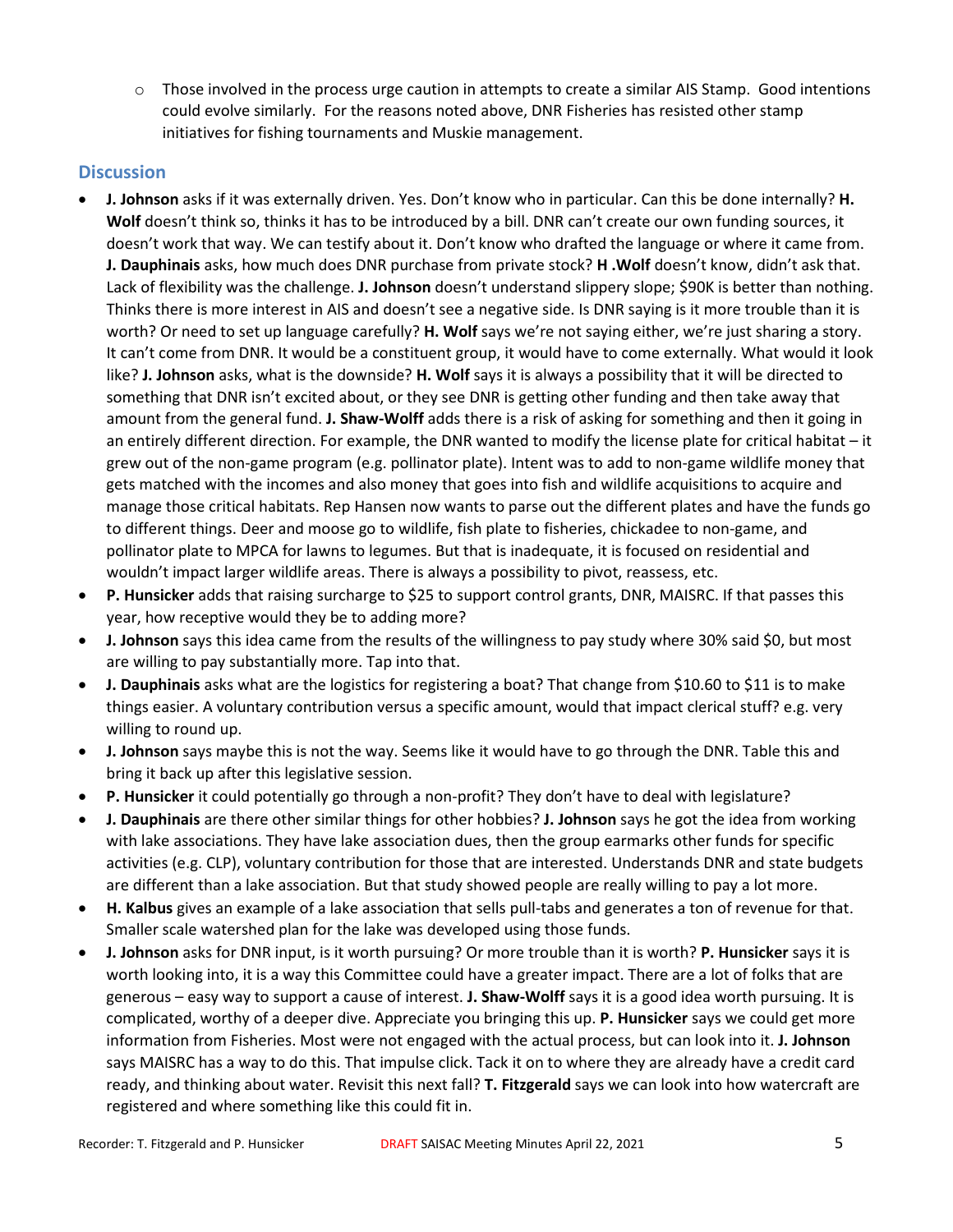- **J. Dauphinais** adds what about a for-profit partner? Premier Pontoons, Gander Mount, Flow Docks. See what other information we can gather. Keep this on the agendas as we move forward. Has seen QR code on a sign, or text something to a number, etc.
- **T. Fitzgerald** can ask our CBSM consultant about methods for collecting contributions.

## **The Modified Unified Method (MUM) for Capture and Harvest of Invasive Carp**

Carli Wagner (DNR AIS Specialist)

### **Presentation**

- **Timeline**: A collaborative project, first time in MN/WI waters to respond to the 2020 captures. WI, MN, USFWS (wildlife area on Mississippi), USGS (developed the method). Did tagging in 2020. All lead up to the MUM.
- **MUM Goals:** Reduce density of invasive carp in Pool 8 to prevent spawning event potential. Evaluate the MUM for future use as density management and early detection tool.
- **MUM Methods:** Drive invasive carp into block nets, concentrating fish into a seine-able area, and pulling in one net. These organizations had never worked together this way before. They worked in harmony, completed all sites, with no hitches. Went better than we imagined.
- **Snapshot:** Planned to go 12 days, but actually completed in 5. Did 7 "mini-MUMs" at 6 different locations across Pool 8 because of low densities. Revisited one site, where most invasive carps were first captured. All MUM runs were completed in 1 day, no overnight net placement, not impediment to access.
- **Summary:** Visited the site where the large capture occurred in 2020, and did find invasive carp at that location. They jumped a lot in the final seine. A lot of work holding up the nets to prevent the carps from escaping. Netted them out as fast as possible. One location caught 31 silver carp – same spot as 2020. Good thing we didn't see silver carp in any other parts of the pool. Suggests they are still at low densities. Saw more jump and escaping nets. Goals #1 and #2 (early detection) were met!
- **Takeaways:** 
	- o It was critical to concentrate invasive car for removal when at low densities. All partners travel and equipment, was it worth it? Yes, because only 3 silvers were captured in standard follow up efforts.
	- o Invasive carp still appear to be at low densities in Pool 8, but presence is persisting. Same numbers as last year. Not moving seasonal/high-water. Mostly males captured, several large females, but no evidence of spawning.
	- o Continued surveillance and removal efforts are critical.
	- $\circ$  Extras: Good data on native fish. No negative feedback or interactions with stakeholders. Highly publicized, including a media day. Right now DNR Fisheries relies on anglers to report carps, so this increased media will hopefully increase awareness and reporting. Established a strong interstate, multi-agency partnership for future invasive carp management and response.

#### **Discussion**

- **P. Hunsicker** asks, how big is Pool 8? **C. Wagner** says they focused mostly on the Lacrosse area. Large area with braided channels and scattered runs throughout the pool. Green Island is where the captures happened. Did see carp jump at a northern site, but all captures happened at one site.
- **J. Dauphinais**  why in April? **C. Wagner** that was double duty to get out before recreational boats, as soon as possible after ice out, when the water is colder so the carps are less active and less jumping. Good to avoid conflict with public use. **J. Shaw-Wolff** adds there was concern with hunting and waterfowl in the fall, didn't